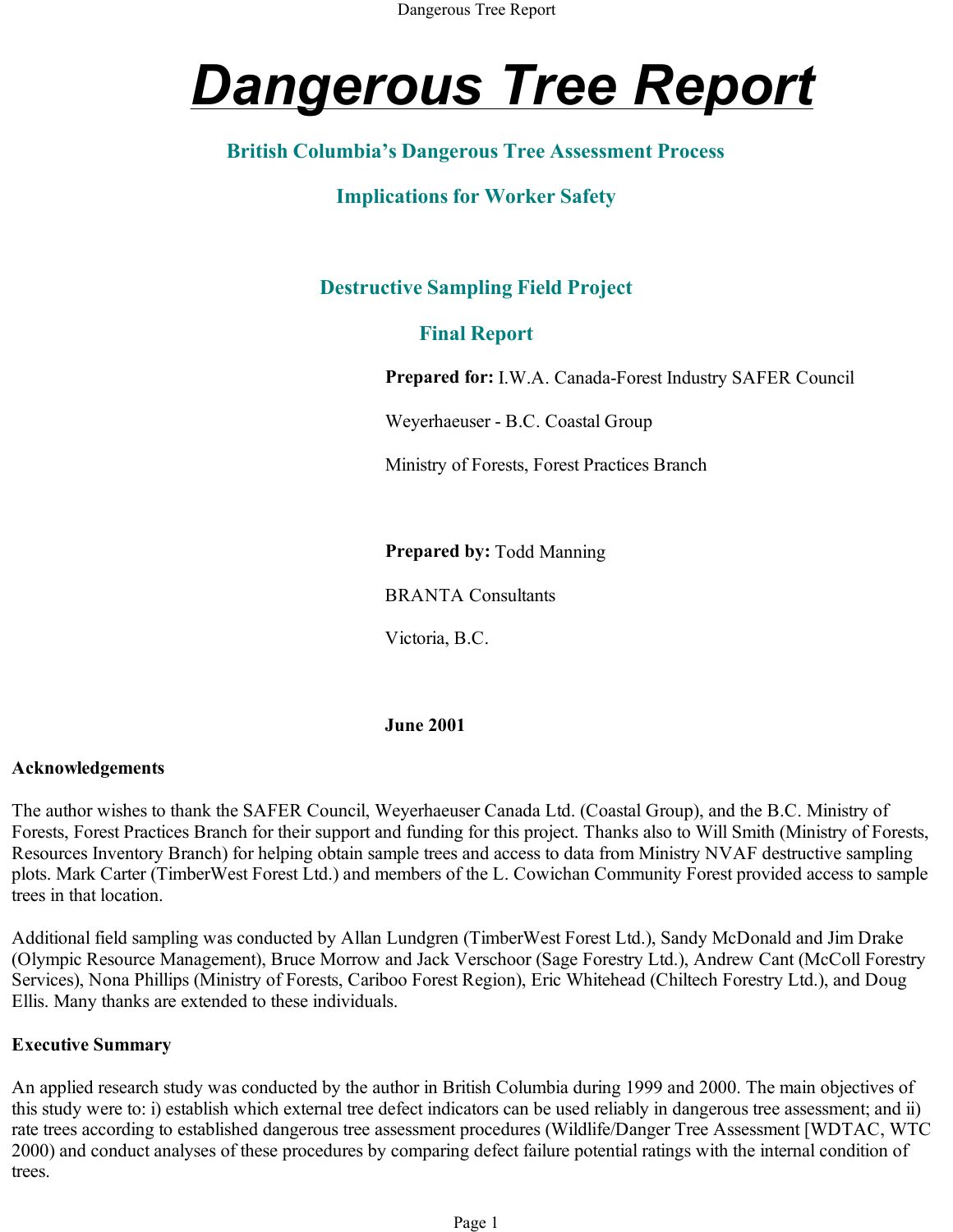130 trees (15 species) were sampled for defect failure potential and internal tree condition. This sample had an unequal representation of tree species and tree decay classes because of tree demographics and the non-random nature of the sampling design. Seven visible defects (top condition, limb condition, stem scarring, fungal conks, split trunk, thick sloughing bark, and root condition) were rated where present on each tree (i.e., rated as low, medium or high failure potential, and assigned a corresponding numerical value of 1, 2 or 3, respectively). Each tree was then felled and destructively sampled at the point of each recorded defect. Measurements of average stemwood shell thickness (AST) and the extent and pattern of any internal decay were taken. The theoretical required shell thickness  $(RST)^1$  was also calculated for the diameter of the tree at the position of each defect sampled. Where appropriate, the tree was bucked further along the tree bole in order to determine the extent of heart rot decay columns.

186 defects were observed and rated on 130 trees, equating to an average of 1.43 defects/tree. The overall mean defect rating was 2.11 (indicates medium failure potential). The most common defects observed were stem damage (mechanical or fire scars, butt rot), fungal conks (heart rots) and hazardous tops (dead forks, dead spikes, broken tops). These comprised 90% of all the defects sampled and rated.

1 The calculation of RST is based on the physical principles of cylinder strength, and represents the minimum "wall thickness" required to maintain the structural strength of a cylinder relative to its diameter. RST = tree radius x 0.30

A highly significant difference ( $p<0.001$ ) was determined between the AST/RST ratios for the low, medium and high defect failure potential ratings. This suggests a strongly positive relation between the AST values measured at the corresponding defect positions, and the assigned failure potential rating for that defect. For example, where a high failure potential rating was recorded for a defect such as a stem scar, the corresponding AST value at this position was less than the theoretical required shell thickness (RST) at the same position. Based on these correlations and related interpretations, the tree danger/safety ratings used in the WDTAC appear to be justifiable and reliable.

#### **1.0 Background**

Various researchers in North America have conducted extensive work on the estimation and quantification of tree defects, primarily as they relate to indicators of tree decay or "cull" (Kimmey 1956, Aho 1966, Farr *et al.* 1976, Aho 1982). This information has been mostly used to predict volume losses associated with tree pathogens. More recently, information on tree wounding and the incidence of heart rots have been applied to partial-cut harvesting practices ( Zeglen 1997), and analysis of small-scale forest disturbance processes (Hennon 1995, Hennon and McClellan 1998). However, the description and quantification of tree condition and defects, and correlation to likelihood of tree failure is a relatively little-studied field of research. There have been a few pioneering studies in this area (Wagener 1963), and the findings of Wagener's research are still being broadly applied today in North American hazard tree and arboriculture research and management. Researchers in the southeast United States (Smiley and Fraedrich 1992) and in southern California (Matheny and Clark 1991) are relatively active in this field, as are Mattheck and Breloer (1997) in Germany. However, there is a distinct paucity of research elsewhere in the field of tree pathology as it relates to applied hazard tree management.

New dangerous tree assessment guidelines and technical criteria were recently developed by the Wildlife Tree Committee of British Columbia. These guidelines were developed in conjunction with changes to the Workers' Compensation Board Occupational Safety and Health regulations concerning dangerous trees and related safe work practices (section 26.11, WCB 1998). The guidelines have also been incorporated into the provincially sponsored "*Wildlife/Danger Tree Assessor's Course*" (WDTAC, see WTC 2000), and are intended to provide information and procedures for assessing and safely retaining trees in various work operations.

There is a strong need to support the new WDTAC guidelines with original, statistically rigorous, quantitative data collected on tree defects, condition, and tree failure potential rating criteria. This information can then be used to improve dangerous tree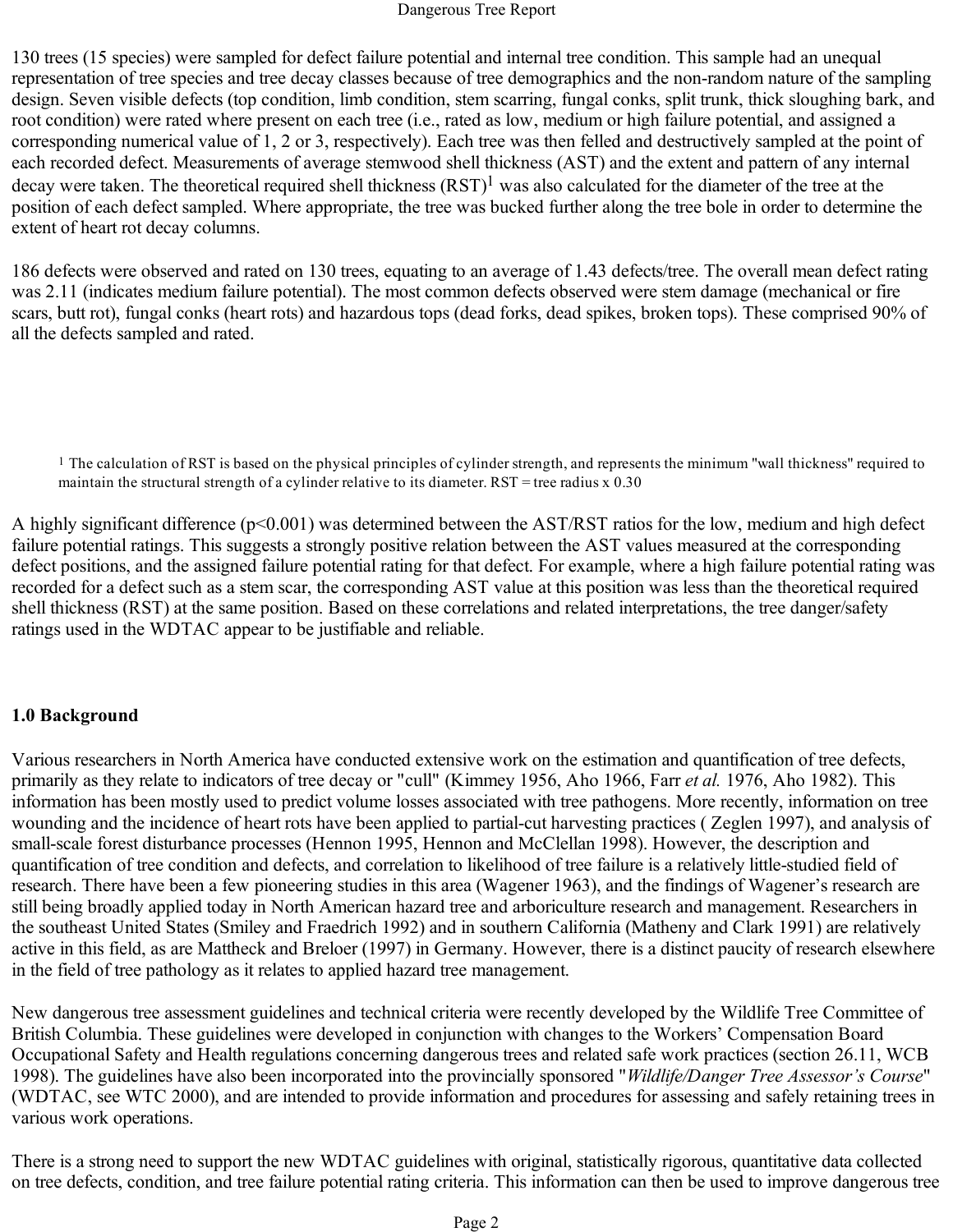assessment procedures and related safety training methods used in the WDTAC, relative to the new definition of "dangerous tree" in the WCB regulations. This will result in improved ability of workers and employers to identify specific tree hazards, especially in industry sectors with potentially high risk (e.g., logging, arboriculture). Consequently, research which gathers data to substantiate the WDTAC dangerous tree assessment guidelines will hopefully reduce workplace risks of injury, and improve worker health and safety and related education and training, in these occupational areas.

## **2.0 Goal and Research Objectives**

#### **Goal**

to establish tree decay and defect failure patterns in selected tree species throughout B.C. This information will be used to support and provide quantitative data for the tree defect failure ratings and safety procedures used in the WDTAC.

#### **Research Objectives**

1. establish which external tree defect indicators ( e.g., hazardous top, stem damage, fungal fruiting bodies, root damage), are of most importance in dangerous tree assessment

2. conduct analyses of selected felled trees using standard dangerous tree assessment procedures (from the WDTAC), in relation to measurement of internal wood condition and decay

3. assess trees (relative to objective #2) in various forest regions and biogeoclimatic zones across B.C. to determine variations by species

use the data collected for objectives #1 - 3 to corroborate or refine the dangerous tree assessment procedures (WDTAC).

#### **3.0 Methodology**

The methods which were used to achieve the above research objectives are described below:

develop a study design (i.e., describe data measurements and recording; determine sample size; confirm field sampling locations; determine field sampling protocol)

gather data at BC Ministry of Forests Resources Inventory Branch net factoring (destructive tree sampling) plots, and other selected sites in representative biogeoclimatic zones across B.C.

analyze field data and determine relationship between visible external tree defects (qualitative failure potential rating – low, medium or high) and internal tree condition (i.e., AST/RST ratio, extent of heart rot and decay pattern)

use information derived from method #3 to corroborate the tree failure potential ratings used in the WDTAC process.

## **Data Collection and Analysis**

Field data was collected by the author as well as Ministry of Forests contractors who were trained in dangerous tree assessments and recognition of tree defects, following the protocol used in the WDTAC process. Selection of trees for sampling was NOT RANDOM. This bias was necessary in order to obtain a sample set which contained trees with defects which could potentially affect tree failure and hazard condition.

Selected sample trees were assigned a failure potential rating (low = 1.0, medium = 2.0, high = 3.0) for each defect observed on the tree. Sample trees were felled and then bucked at each position on the tree where a defect had been previously observed and rated. Where appropriate, the tree was bucked further along the tree bole in order to determine the extent of heart rot decay columns. Data collection and recording criteria (including tree defect and tree class descriptors), and a sample field data form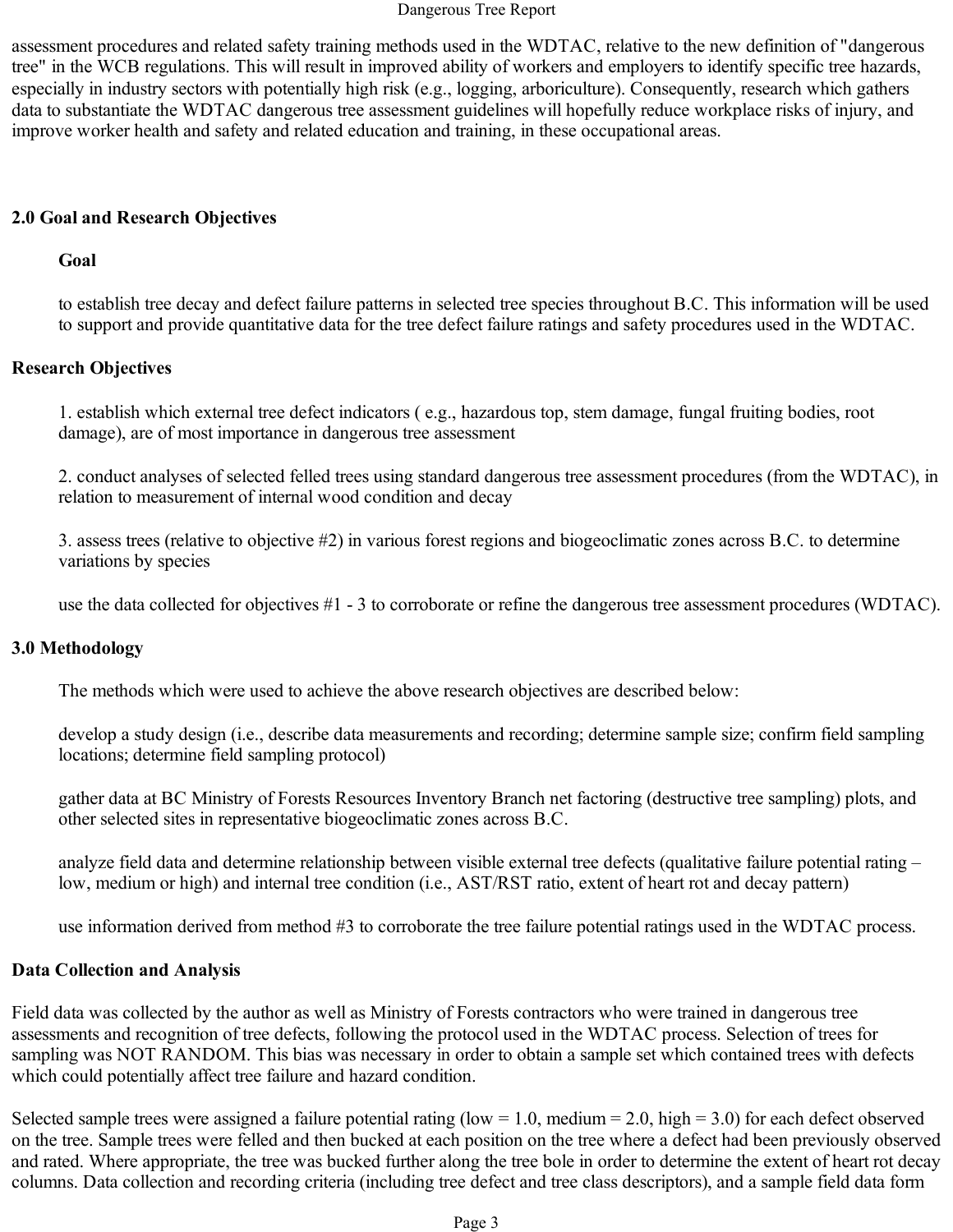are included in Appendix 1.

In general, field sampling locations were intended to broadly represent most forest regions of B.C. In 1999, sampling locations were located at Ministry of Forests destructive sampling sites on Tree Farm Licenses on southern Vancouver Island (TFL 25 Jordan River), west Okanagan Lake (TFL 49), and various locations in the Williams Lake TSA. An additional sampling site was located at the Lake Cowichan Community Forest on southern Vancouver Island. In 2000, sampling was conducted in the Vernon Forest District (Coldstream), Clearwater Forest District (Upper Gannett), the Queen Charlotte Islands (TFL 25), and on southern Vancouver Island (Sad Lake - Port Renfrew area).

Data collected in 1999 and 2000 were summarized and analyzed with simple descriptive statistics (e.g., totals, means). In addition, analysis of co-variance (Zar 1974) and Conover's non-parametric test of median overlap (Conover 1980) were conducted in order to test the relationship between external tree defects and internal tree condition. All statistical tests were conducted at the 0.05 level of significance.

#### **3.1 Benefits and Products**

Tree condition and defect data gathered at field sampling sites were compared to the tree failure potential ratings determined for these same trees using the WDTAC process. Statistical relationships (as described above) were made between quantitative tree defect data and the descriptive WDTAC tree defect ratings. Consequently, the WDTAC tree defect categories (e.g., hazardous top, stem damage, fungal conks) and tree failure potential ratings (low, medium, high) for these categories, can be verified and improved as required.

This information will translate directly into improved knowledge and training regarding dangerous tree assessment (through the WDTAC course modules), and hopefully enhanced awareness and safety to persons who work around potentially dangerous trees. Additional extension products anticipated from this project include articles for submission to technical journals and industry or union newsletters, and presentations made at worker safety, forestry, or arboriculture related conferences.

## **4.0 Results**

A total of 130 trees were destructively sampled and analyzed for tree defects in 1999-2000. These included 13 species of native coniferous trees and two species of native deciduous hardwoods (see Appendix 2). Seven coniferous tree classes (2-8) and one hardwood tree class (2) were sampled, however classes were not sampled equally because of tree demographics and the non-random nature of the sampling design. Tree class 2 (live with structural defects) was the most frequently sampled class (58 trees or 45% of the sample size).

For all tree species combined, there were a **total of 186 occurrences of six types of defects** (stem damage/scarring, hazardous top, fungal conks, dead limbs, split trunk, and root condition). This equated to an **average of 1.43 defects per tree**. Of the total defects, stem damage (35%), fungal conks (32%) and hazardous top (23%) occurred most frequently. The mean defect failure potential rating (all defects weighted average) was **2.11** (medium). A summary of the sampling results grouped by tree species, is presented in Table 1. A summary of defect failure potential ratings is described in Table 2 and illustrated in Figure 1. A more detailed overview of these data is included as Appendix 2.

## **Table 1. Overview of 1999-2000 Destructive Tree Sampling Data**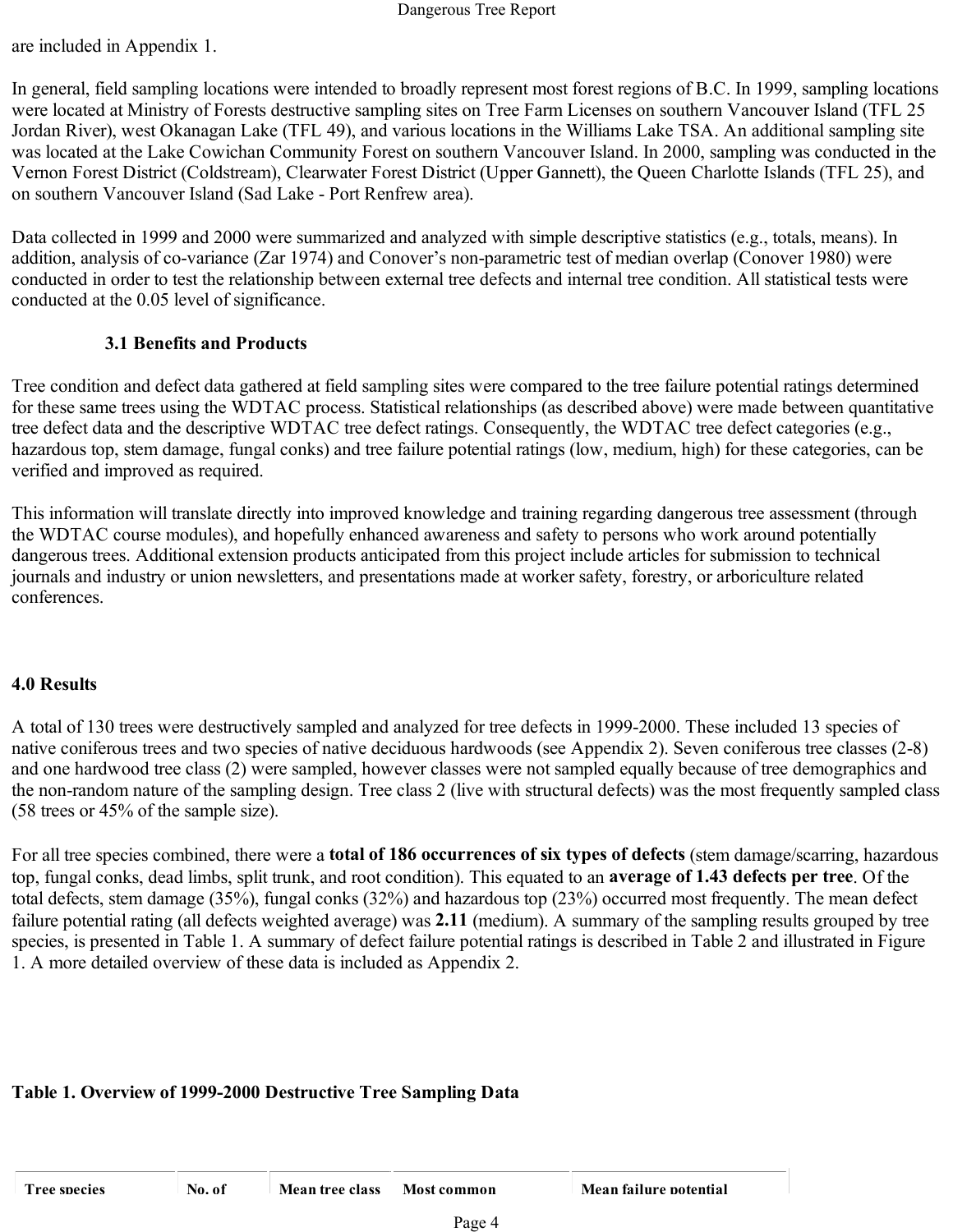Dangerous Tree Report

| $\mathbf{r}$ and $\mathbf{r}$ | trees          |                |                               |                                   |
|-------------------------------|----------------|----------------|-------------------------------|-----------------------------------|
|                               | sampled        | (1-8 conifers, | tree defect                   | rating for the most common        |
|                               |                | 1-5 hardwoods) | (# of occurrences,            | tree defect (as per column $#4$ ) |
|                               |                |                | % defect occurrence for       | $(1 = low, 2 = medium, 3 = high)$ |
|                               |                |                | most common defect)           |                                   |
| Douglas-fir                   | 21             | 4.2            | stem damage $(13, 48\%)$      | 1.9                               |
| subalpine fir                 | 5              | 4.8            | split trunk $(2, 33\%)$       | 1.0                               |
|                               |                |                | stem damage $(2, 33\%)$       | 1.0                               |
| amabilis fir                  | 8              | 4.9            | stem damage $(5, 36\%)$       | 2.8                               |
| ponderosa pine                | 5              | 5.2            | hazardous top $(6, 66\%)$     | 1.8                               |
| lodgepole pine                | $\overline{7}$ | 3.3            | hazardous top $(5, 71\%)$     | 2.0                               |
| western white pine            | $\overline{4}$ | 4.3            | split trunk $(2, 50\%)$       | 1.5                               |
| white spruce (hybrid)         | 5              | 3.6            | conks (7, 58%)                | 2.7                               |
| sitka spruce                  | $\overline{4}$ | 3.5            | stem damage $(2, 50\%)$       | 1.0                               |
| western hemlock               | 26             | 3.0            | conks (26, 59%)               | 2.96                              |
| mountain hemlock              | $\mathfrak{Z}$ | 4.3            | conks (1, 33%)                | 3.0                               |
| western redcedar              | 12             | 4.3            | stem damage $(6, 46\%)$       | 1.3                               |
| yellow-cedar                  | 14             | 2.4            | stem damage $(12, 71\%)$      | 1.3                               |
| western larch                 | 10             | 3.6            | conks (6, 40%)                | 3.0                               |
|                               |                |                | stem damage $(6, 40\%)$       | 1.5                               |
| trembling aspen               | 5              | 2.0            | conks (9, 90%)                | 3.0                               |
| black cottonwood              | $\mathbf{1}$   | 2.0            | stem damage $(1, 100\%)$      | 3.0                               |
| <b>Total</b>                  | 130            |                | 186                           | $mean = 2.11$                     |
|                               |                |                | (all defects $&$ all species) | (all defects, weighted average)   |

# **4.1 Tree Defects**

## **Table 2. Failure Potential Ratings by Tree Defect**

| <b>Tree Defect</b> | Number of Defects (n) | <b>Mean Failure</b><br>Potential | <b>Standard Error</b> |
|--------------------|-----------------------|----------------------------------|-----------------------|
|                    |                       | $(1 = low, 2 = med, 3 = high)$   |                       |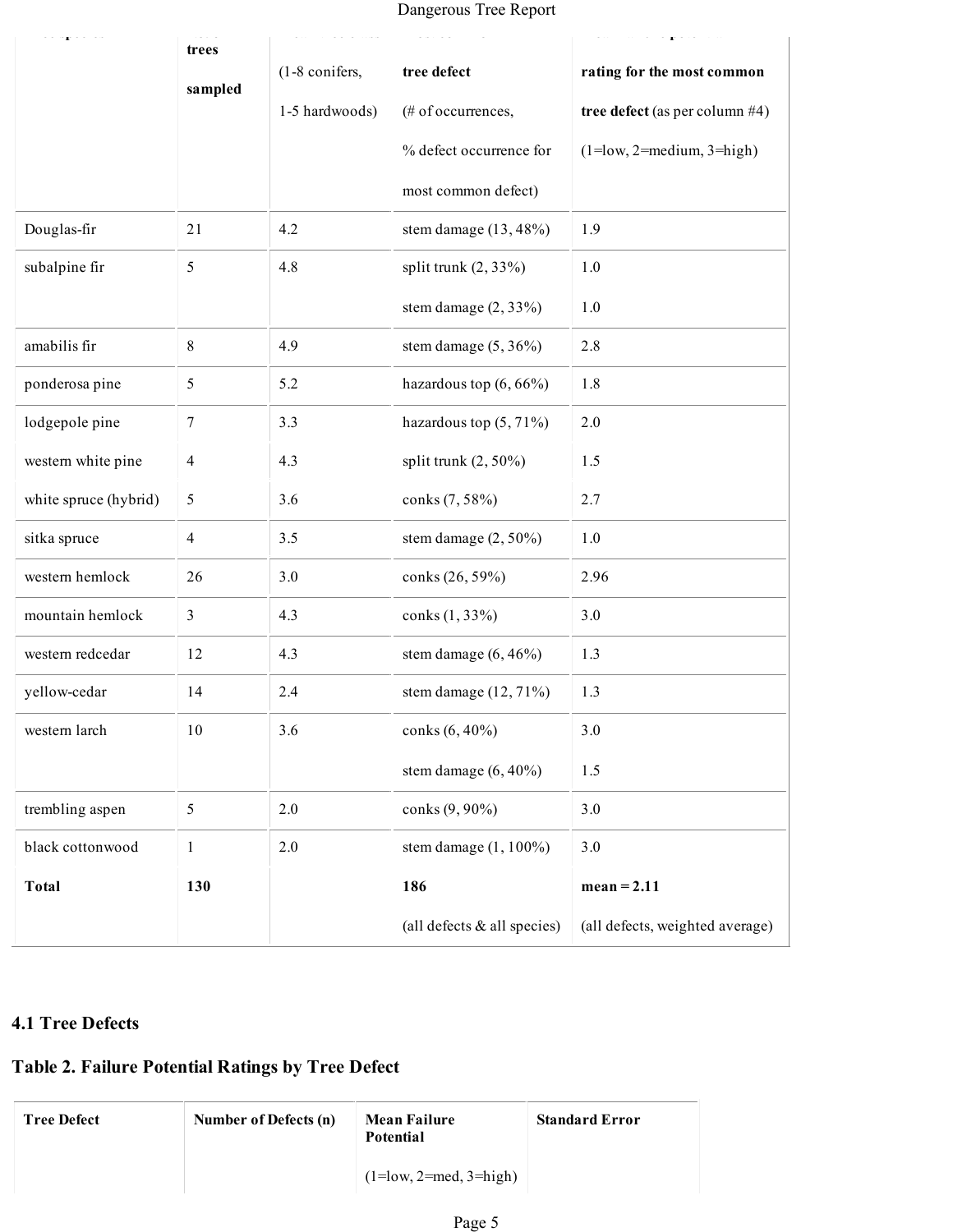| damaged roots<br><b>TOTAL</b> | 1<br>186 | 3.00<br>2.11 | ---<br>--- |
|-------------------------------|----------|--------------|------------|
|                               |          |              |            |
| dead limbs                    | 7        | 1.14         | 0.143      |
| split trunk                   | 10       | 1.60         | 0.221      |
| hazardous top                 | 43       | 1.88         | 0.106      |
| conks                         | 59       | 2.90         | 0.046      |
| stem damage                   | 66       | 1.74         | 0.111      |

**Stem damage** was the most common defect in Douglas-fir, subalpine and amabalis fir, sitka spruce and red and yellow-cedar (35% of total occurences, mean stem damage failure potential rating  $= 1.74$  or slightly below medium). In most cases, stem damage was the result of old fire scars or butt rot decay. Interestingly, tree damage observed in ponderosa pine consisted of decayed, sloughing or scarred outer sapwood. In these samples of pine, sound undecayed wood existed as heartwood in the "core" of the tree. This pattern of decay is typical of ponderosa pine, which has a thick layer of sapwood sometimes up to 50% of the tree volume (Parks *et al*. 1997).

**Heart rot conks** comprised 32% of the total defects observed in all tree species. Conks were the most prevalent defect in western hemlock, occurring 26 times or 59% of the total defects found in hemlock. The overall mean defect failure potential rating for conks was 2.90 (or high).

**Hazardous tops** (i.e., dead spike, dead fork, dead multiple top -- assessed according to condition and proportion of total tree height) were most common in the pines, comprising 60% of the total defects in this species group. The overall mean defect failure potential rating for hazardous tops was 1.88 (or medium).

**Large dead limbs** occurred as a fairly minor component of the total sample of defects (4%). The mean failure potential rating for dead limbs was 1.14 (or low). Those dead limbs which were rated as high failure potential did not show associated bole decay nor reduction of AST in the bole at the position of limb attachment. Most limb failure occurred as cracks or breakages along the limb longitudinal axes.

**Split trunks** (i.e., a wide stem crack with associated decay) were also relatively uncommon (5% of total defects), showing no particular pattern of occurrence.

For all trees observed, damaged or decayed **roots** only occurred in 1.0% of the sample. The mean defect failure potential rating for roots was 3.00 (or high). This very low incidence of root damage was a function of the non-random sampling design and the type of forest health agents associated with the locations which were sampled. If sampling had occurred in areas where root disease was prevalent, then the incidence of root damage would have been much higher.

#### **Fungal Conks**

The fruiting bodies (conks) of five species of heart rot fungi were observed. As described above, conks were the most common defect found on western hemlock (59%, see Table 1), with four species of fungi observed on hemlock (*Echinodontium tinctorium, Fomitopsis pinicola, Phellinus pini,* and *Phellinus hartigii*). *Phellinus tremulae* was observed on trembling aspen.

According to the standards described in the WDTAC, the presence of heart rot fungi results in a high failure potential rating (approx.  $=$  3.0) for the affected tree (also see Allen *et al.* 1996). This rating was corroborated by the AST measurements taken along the bole near the position of the heart rot conks. In all cases where conks occurred, the AST values were less than the theoretical required shell thicknesses (RST) for that same position on the tree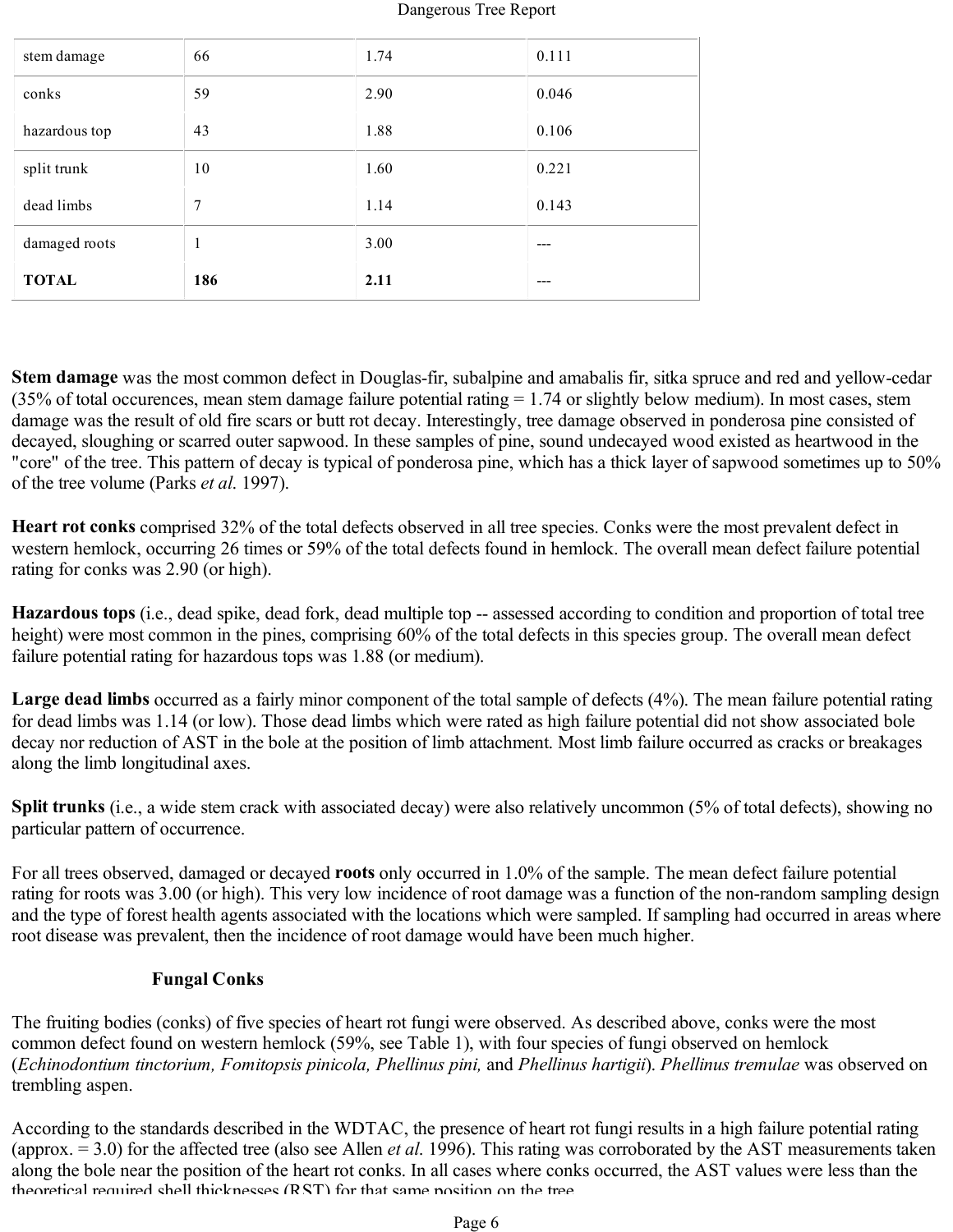*Phellinus pini* is the only exception to the above high failure potential rating for conks. According to the WDTAC, this species of fungi can receive either a high or a medium failure potential rating dependent on the condition of the bole. If there are no "open-to-air defects" on the tree bole (i.e., no open scars, cracks, open branch knots, broken tops, or nest cavities which can facilitate oxygen exchange), then *P. pini* can receive a medium failure potential rating (=2.0). *P. pini* occurred three times on sample trees in this particular condition. In each case the trees were live class 2 (Douglas-fir, sitka spruce and western hemlock), with no other defects except some small dead limbs, and a live forked top on the hemlock. Some

theoretical required shell thicknesses (RST) for that same position on the tree.

brown cubical decay and staining was noted in the boles but both trees had ample sound stem shellwood (i.e., AST>RST). Conversely, where *P. pini* was rated a high failure potential rating of 3.0, the trees in all cases had some other defect which could allow oxygen exchange (this was usually a nearby stem scar, broken top or bird nest cavity), and there was a lack of sound stem shellwood (AST<RST) in all cases.

Preliminary results suggest that the **pattern of internal decay** in trees with heart rot conks and "high" failure potential ratings, extends vertically from approximately 2 m below to 4-6 m above the conk positions. The associated decay column/pocket dimensions appear to be more extensive above the conks. This observation was prevalent for *E. tinctorium, P. hartigii,* and *P. pini*, but less so for *F. pinicola* and *P. tremulae*. *F. pinicola* was found on dead trees or confined to the dead portions of living trees. *P. tremulae* is only found on trembling aspen and was generally observed as a blind conk beneath a branch stub on live trees. Bird nest cavities were often found above the blind conk on aspen.

A better understanding of internal tree decay patterns will improve our ability to estimate points of bole weakness and breakage. This information can in turn enhance our understanding of snag decay dynamics (i.e., breakage patterns and fall down rates), and from an applied perspective, be used to more accurately determine hazard areas around potentially dangerous trees.

#### **Defect Failure Potential Ratings and AST**

Defect failure potential ratings (i.e., low, medium, high) were positively associated with a lack of sufficient sound shell at the point of tree defect. In other words, a "high" defect failure potential rating will produce a stem condition where the AST<RST. This relationship is illustrated in Figure 2, which shows non-overlap of the notched regions of the box plots. This non-overlap indicates a significant difference (p<0.001) between the median AST/RST ratios for the three defect failure potential ratings.

#### **5.0 Conclusion**

The most common tree defects observed were stem damage/scarring, fungal heart rot conks and hazardous tops, together comprising 90% of all defects sampled. Clearly, specific types of defects were more prevalent on certain tree species – namely, stem damage on Douglas-fir and cedars, fungal conks on western hemlock and trembling aspen, and hazardous tops on pine. Tree defect failure potential ratings (low, medium, high) were positively and significantly related (p<0.001) to stemwood shell thickness (AST). Consequently, the tree safety/danger ratings (as per the WDTAC) based on the interpretation of defect failure potentials found in this study, appear to be justifiable and reliable.

Continued research into fungal decay column dynamics (especially for *P. pini*) and the applicability of this information to partial cutting silvicultural systems and new habitat management practices such as fungal inoculation of leave trees, should be undertaken.